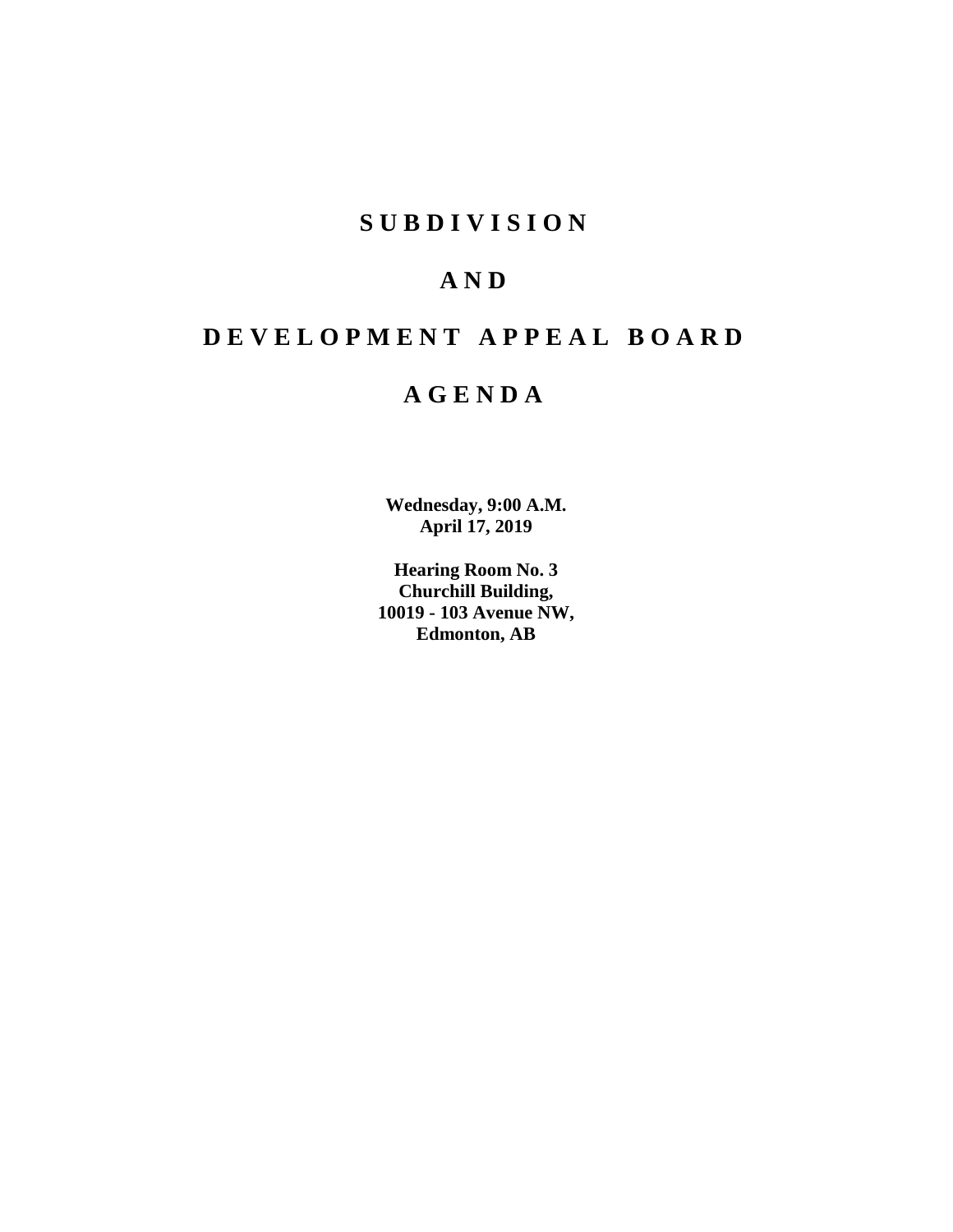### **SUBDIVISION AND DEVELOPMENT APPEAL BOARD HEARING ROOM NO. 3**

|             | 9:00 A.M.    | $SDAB-D-19-056$ | Install (1) Freestanding Minor Digital Off-<br>premises Sign $(1\text{-side }3 \text{ metres } x 6.1 \text{ metres})$<br>facing E) (PATTISON - Kinco Tires). |
|-------------|--------------|-----------------|--------------------------------------------------------------------------------------------------------------------------------------------------------------|
|             |              |                 | 12506 - 124 Street NW<br>Project No.: 306349178-001                                                                                                          |
|             |              |                 |                                                                                                                                                              |
| $_{\rm II}$ | 11:00 A.M.   | SDAB-D-19-038   | Change the Use from a Convenience Retail<br>Store to Minor Alcohol Sales.                                                                                    |
|             |              |                 | 11303 - 95 Street NW<br>Project No.: 237889353-005                                                                                                           |
|             |              |                 |                                                                                                                                                              |
|             | <b>NOTE:</b> |                 | Unless otherwise stated, all references to "Section numbers" refer to<br>the authority under the Edmonton Zoning Bylaw 12800.                                |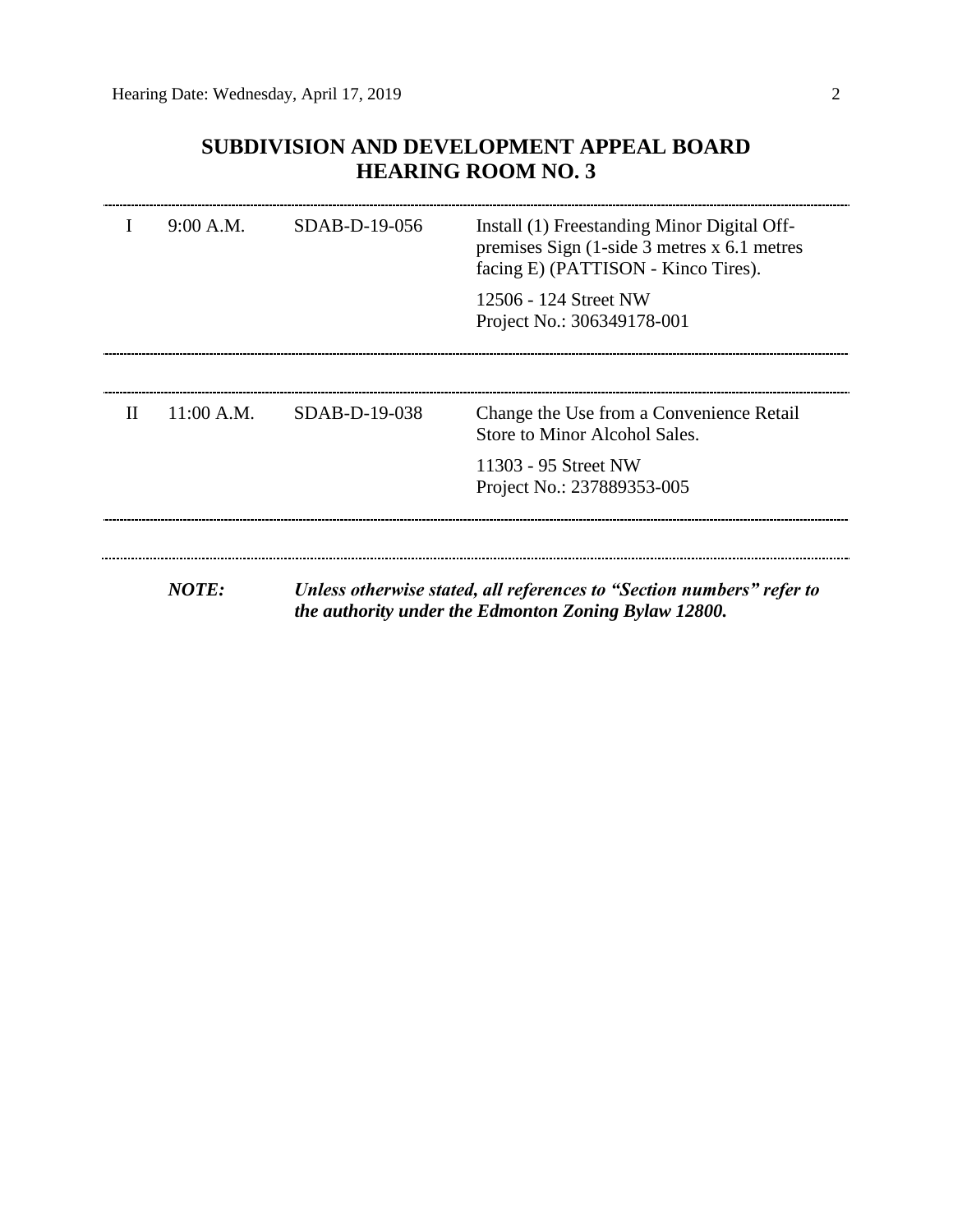| ITEM I: 9:00 A.M. |                                                        | FILE: SDAB-D-19-056                                                                                                                    |
|-------------------|--------------------------------------------------------|----------------------------------------------------------------------------------------------------------------------------------------|
|                   | AN APPEAL FROM THE DECISION OF THE DEVELOPMENT OFFICER |                                                                                                                                        |
|                   | <b>APPELLANT:</b>                                      |                                                                                                                                        |
|                   | <b>APPLICATION NO.:</b>                                | 306349178-001                                                                                                                          |
|                   | <b>APPLICATION TO:</b>                                 | Install (1) Freestanding Minor Digital Off-<br>premises Sign (1-side 3 metres by 6.1)<br>metres facing E) (PATTISON - Kinco<br>Tires). |
|                   | <b>DECISION OF THE</b><br>DEVELOPMENT AUTHORITY:       | Refused                                                                                                                                |
|                   | <b>DECISION DATE:</b>                                  | March 13, 2019                                                                                                                         |
|                   | <b>DATE OF APPEAL:</b>                                 | March 18, 2019                                                                                                                         |
|                   | MUNICIPAL DESCRIPTION<br>OF SUBJECT PROPERTY:          | 12506 - 124 Street NW                                                                                                                  |
|                   | <b>LEGAL DESCRIPTION:</b>                              | Plan 644AE Blk 13 Lot 1                                                                                                                |
|                   | ZONE:                                                  | <b>IB</b> Industrial Business Zone                                                                                                     |
|                   | <b>OVERLAY:</b>                                        | N/A                                                                                                                                    |
|                   | <b>STATUTORY PLAN:</b>                                 | <b>Yellowhead Corridor Area Structure Plan</b>                                                                                         |
|                   |                                                        |                                                                                                                                        |

#### *Grounds for Appeal*

The Appellant provided the following reasons for appealing the decision of the Development Authority:

We are solicitors for Pattison Outdoor Advertising, the Applicant in the above noted matter. Our clients' Development Permit Application has been refused. On behalf of our clients, we hereby appeal the refusal on the following grounds:

- 1. The subject sign will not interfere at all with the use, enjoyment or value of any neighbouring properties and will not negatively impact on the amenities of this Industrial Business (IB) District;
- 2. The variance in setback is requested to protect the integrity of the parking areas on the site;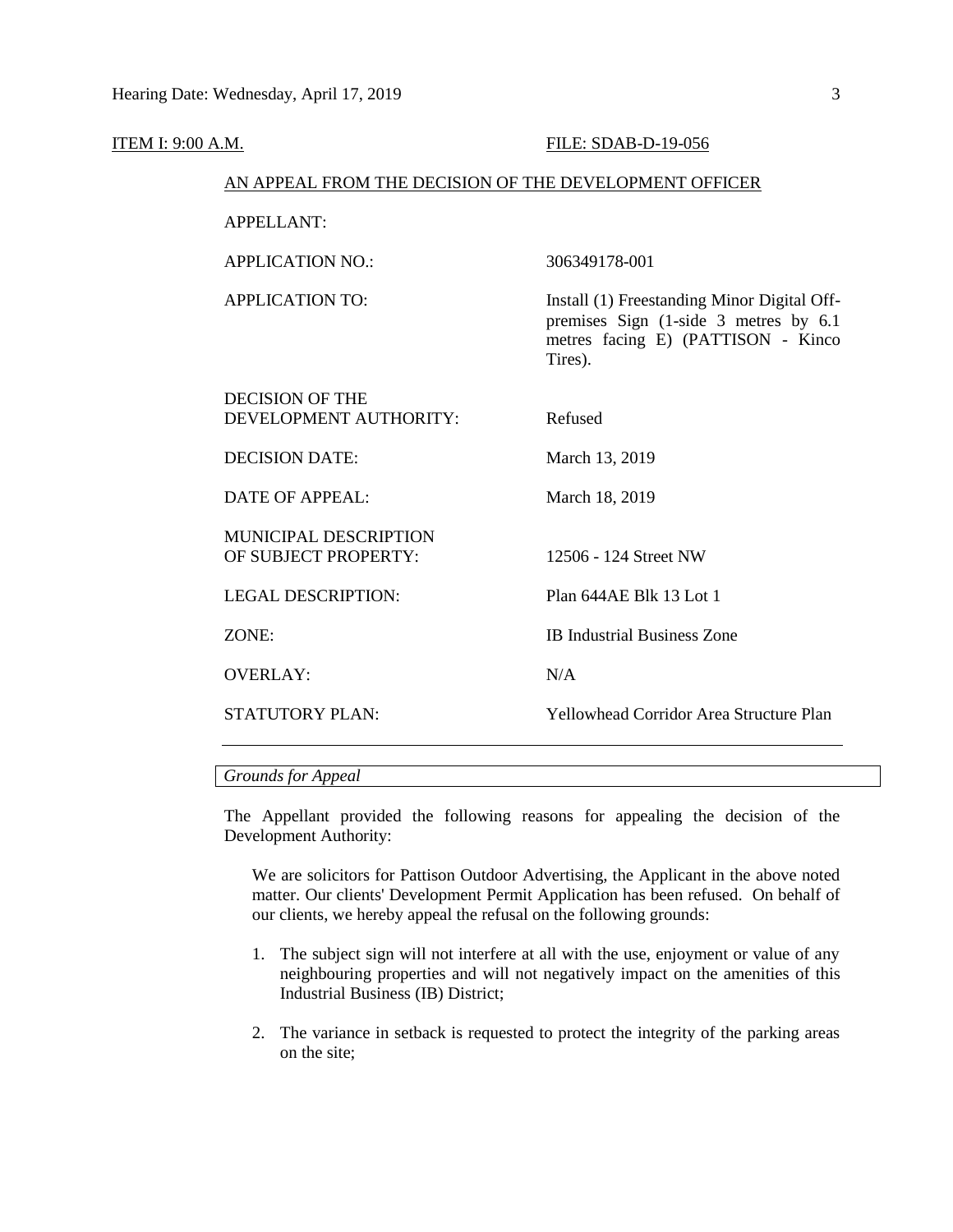- 3. The sign has existed in its present plight and condition for approximately 10 years with no complaints having been received. Given the site layout and the extended boulevard between the site and Yellowhead Trail, there is ample setback provided; and
- 4. Such further and other reasons as may be presented at the hearing of this appeal.

#### *General Matters*

#### **Appeal Information:**

The *Municipal Government Act*, RSA 2000, c M-26 states the following:

#### **Grounds for Appeal**

**685(1)** If a development authority

- (a) fails or refuses to issue a development permit to a person,
- (b) issues a development permit subject to conditions, or
- (c) issues an order under section 645,

the person applying for the permit or affected by the order under section 645 may appeal to the subdivision and development appeal board.

**(2)** In addition to an applicant under subsection (1), any person affected by an order, decision or development permit made or issued by a development authority may appeal to the subdivision and development appeal board.

#### **Appeals**

**686(1)** A development appeal to a subdivision and development appeal board is commenced by filing a notice of the appeal, containing reasons, with the board,

- (a) in the case of an appeal made by a person referred to in section 685(1)
	- (i) with respect to an application for a development permit,
		- (A) within 21 days after the date on which the written decision is given under section 642, or
		- (B) if no decision is made with respect to the application within the 40-day period, or within any extension of that period under section 684, within 21 days after the date the period or extension expires,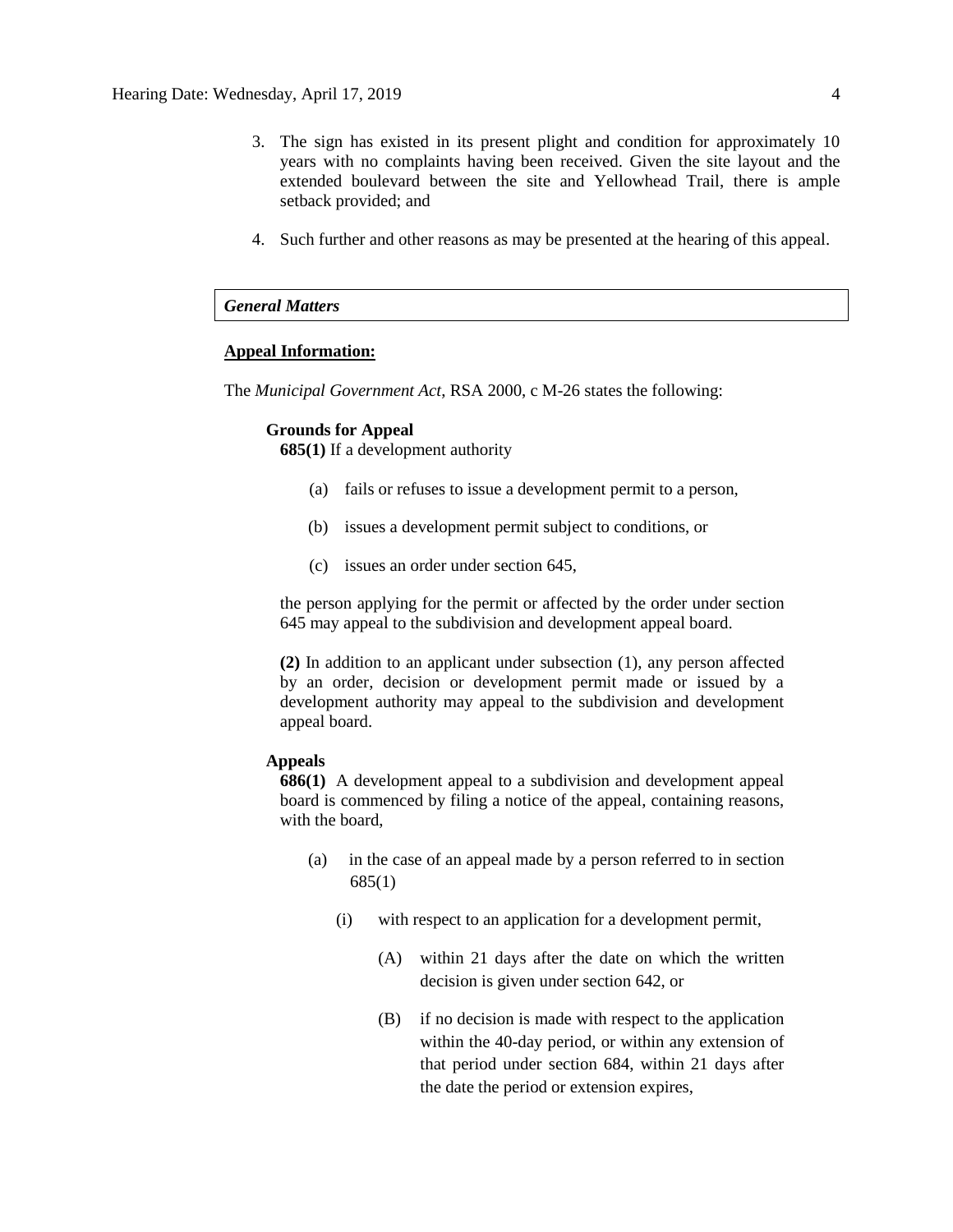or

- (ii) with respect to an order under section 645, within 21 days after the date on which the order is made, or
- (b) in the case of an appeal made by a person referred to in section 685(2), within 21 days after the date on which the notice of the issuance of the permit was given in accordance with the land use bylaw.

#### **Hearing and Decision**

**687(3)** In determining an appeal, the subdivision and development appeal board

…

- (a.1) must comply with the land use policies;
- (a.2) subject to section 638, must comply with any applicable statutory plans;
- (a.3) subject to clauses (a.4) and (d), must comply with any land use bylaw in effect;
- (a.4) must comply with the applicable requirements of the regulations under the Gaming, Liquor and Cannabis Act respecting the location of premises described in a cannabis licence and distances between those premises and other premises;
	- …
	- (c) may confirm, revoke or vary the order, decision or development permit or any condition attached to any of them or make or substitute an order, decision or permit of its own;
	- (d) may make an order or decision or issue or confirm the issue of a development permit even though the proposed development does not comply with the land use bylaw if, in its opinion,
		- (i) the proposed development would not
			- (A) unduly interfere with the amenities of the neighbourhood, or
			- (B) materially interfere with or affect the use, enjoyment or value of neighbouring parcels of land,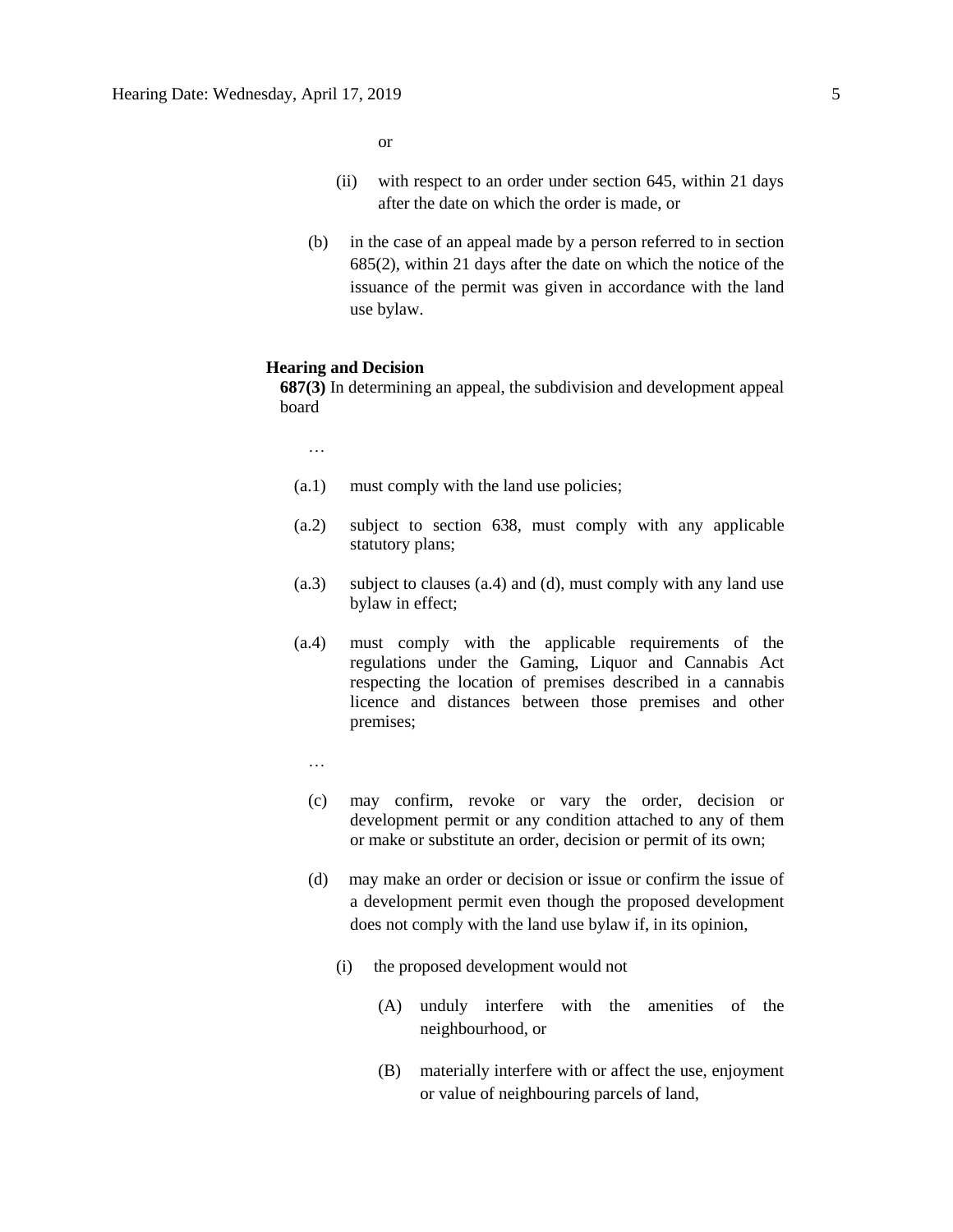and

(ii) the proposed development conforms with the use prescribed for that land or building in the land use bylaw.

#### **General Provisions from the** *Edmonton Zoning Bylaw:*

Under section 400.3(42), **Minor Digital Off-premises Signs** is a **Discretionary Use** in the **(IB) Industrial Business Zone**.

Under section 7.9(6), **Minor Digital Off-premises Signs** means:

a Freestanding or Fascia Sign that contains Digital Copy, is a Permanent Sign, displays Off-premises Advertising, and does not include moving effects, message transition effects, video images, or animation.

Under section 6.2, **Freestanding Signs** means a Sign supported independently of a building.



Section 400.4(6) states "Signs shall comply with the regulations found in Schedule 59F."

Section 400.1 states that the **General Purpose** of the **(IB) Industrial Business Zone** is:

to provide for industrial businesses that carry out their operations such that no nuisance is created or apparent outside an enclosed building and such that the Zone is compatible with any adjacent non-industrial Zone, and to accommodate limited, compatible non-industrial businesses. This Zone should normally be located on the periphery of industrial areas and adjacent to arterial or major collector roadways.

*Schedule 59F – Sign Regulations*

Schedule 59F.3(6)(j) states proposed Signs with an Area greater than 8.0 square metres shall not be located within any Setback.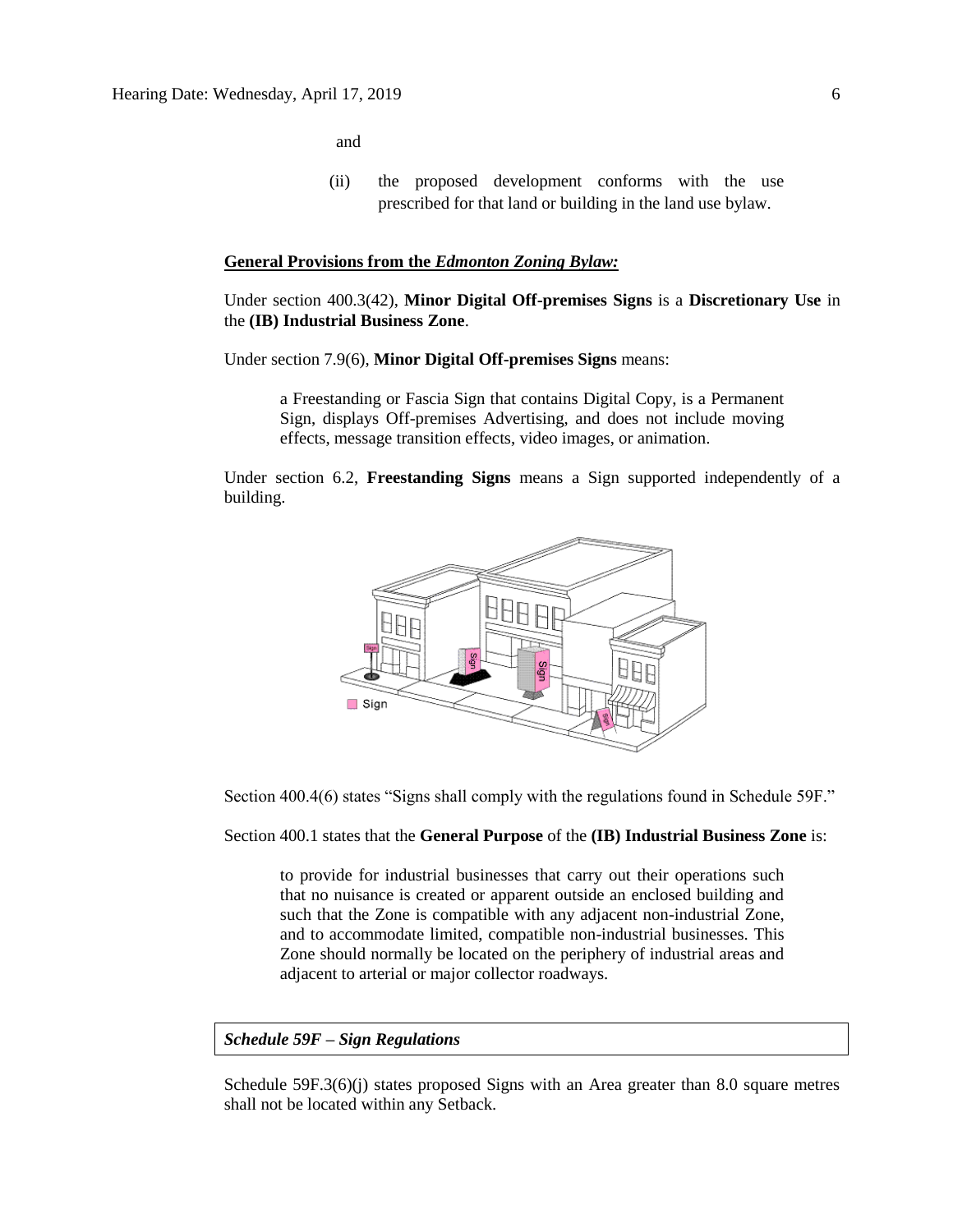Section 400.4(3) states a minimum Setback of 6.0 metres shall be required where any lot line of a Site abuts a public roadway, other than a Lane, or abuts the property line of a Site zoned residential.

Under Section 6.1, **Setback** means the distance that a development or a specified portion of it, must be set back from a property line. A Setback is not a Yard, Amenity Space, or Separation Space.

#### **Development Officer's Determination**

1) Proposed Signs with an Area greater than 8.0 m2 shall not be located within any Setback. (Reference 59F.3(6)(j))

PROPOSED SIGN AREA: 18.3 m2: greater than 8.0 m2

Required Setback in IB Zone: 6.0m: (Reference Section 400.4(3) and Section 6 Definitions)

Proposed: 0 m from south property line 1.5 m from east property line

Deficient by: 6.0 m from south property line 4.5 m from east property line

Notice to Applicant/Appellant

Provincial legislation requires that the Subdivision and Development Appeal Board issue its official decision in writing within fifteen days of the conclusion of the hearing.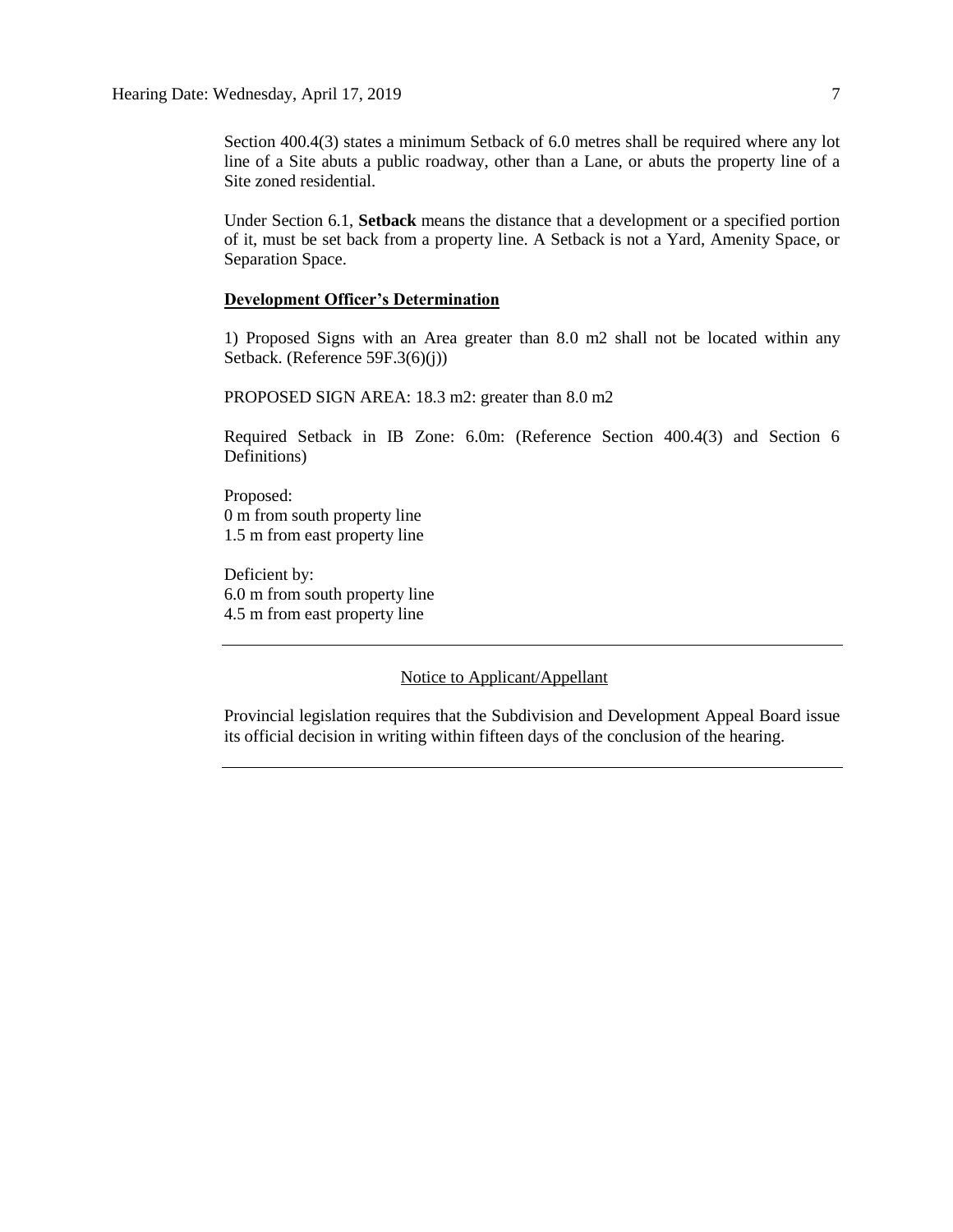| <b>monton</b>                                                                                                                                    |                          |                                               | Project Number: 306349178-001<br><b>Application Date:</b><br>MAR 04, 2019<br>Printed:<br>March 18, 2019 at 3:18 PM |
|--------------------------------------------------------------------------------------------------------------------------------------------------|--------------------------|-----------------------------------------------|--------------------------------------------------------------------------------------------------------------------|
|                                                                                                                                                  | <b>Application for</b>   |                                               | Page:<br>1 of 2                                                                                                    |
|                                                                                                                                                  | <b>Sign Combo Permit</b> |                                               |                                                                                                                    |
| This document is a Development Permit Decision for the development application described below.                                                  |                          |                                               |                                                                                                                    |
| Applicant                                                                                                                                        |                          | Property Address(es) and Legal Description(s) |                                                                                                                    |
|                                                                                                                                                  |                          | 12506 - 124 STREET NW                         |                                                                                                                    |
|                                                                                                                                                  |                          | Plan 644AE Blk 13 Lot 1                       |                                                                                                                    |
|                                                                                                                                                  |                          |                                               |                                                                                                                    |
| <b>Scope of Application</b><br>To install (1) Freestanding Minor Digital Off-premises Sign (1-side 3m x 6.1m facing E) (PATTISON - Kinco Tires). |                          |                                               |                                                                                                                    |
| <b>Permit Details</b>                                                                                                                            |                          |                                               |                                                                                                                    |
| ASA Sticker No./Name of Engineer:                                                                                                                |                          | <b>Class of Permit:</b>                       |                                                                                                                    |
| Construction Value: 100000                                                                                                                       |                          | <b>Expiry Date:</b>                           |                                                                                                                    |
|                                                                                                                                                  |                          |                                               |                                                                                                                    |
| Fascia Off-premises Sign: 0                                                                                                                      |                          | Freestanding Off-premises Sign: 0             |                                                                                                                    |
| Fascia On-premises Sign: 0                                                                                                                       |                          | Freestanding On-premises Sign: 0              |                                                                                                                    |
| Roof Off-premises Sign: 0                                                                                                                        |                          | Projecting Off-premises Sign: 0               |                                                                                                                    |
| Roof On-premises Sign: 0                                                                                                                         |                          | Projecting On-premises Sign: 0                |                                                                                                                    |
| Minor Digital On-premises Sign: 0                                                                                                                |                          | Replacement Panel on Existing Sign: 0         |                                                                                                                    |
| Minor Digital Off-premises Sign: 1                                                                                                               |                          | Comprehensive Sign Design: 0                  |                                                                                                                    |
| Minor Digital On/Off-premises Sign: 0                                                                                                            |                          | Major Digital Sign: 0                         |                                                                                                                    |
| I/We certify that the above noted details are correct.                                                                                           |                          |                                               |                                                                                                                    |
| Applicant signature:                                                                                                                             |                          |                                               |                                                                                                                    |
| <b>Development Application Decision</b>                                                                                                          |                          |                                               |                                                                                                                    |
| Refused                                                                                                                                          |                          |                                               |                                                                                                                    |
| Issue Date: Mar 13, 2019 Development Authority: NOORMAN, BRENDA                                                                                  |                          |                                               |                                                                                                                    |
| <b>Reason for Refusal</b>                                                                                                                        |                          |                                               |                                                                                                                    |
| 1) Proposed Signs with an Area greater than 8.0 m2 shall not be located within any Setback. (Reference 59F.3(6)(j))                              |                          |                                               |                                                                                                                    |
| PROPOSED SIGN AREA: 18.3 m2: greater than 8.0 m2                                                                                                 |                          |                                               |                                                                                                                    |
| Required Setback in IB Zone: 6.0m: (Reference Section 400.4(3) and Section 6 Definitions)                                                        |                          |                                               |                                                                                                                    |
| Proposed:                                                                                                                                        |                          |                                               |                                                                                                                    |
| 0 m from south property line                                                                                                                     |                          |                                               |                                                                                                                    |
| 1.5 m from east property line                                                                                                                    |                          |                                               |                                                                                                                    |
| Deficient by:                                                                                                                                    |                          |                                               |                                                                                                                    |
| 6.0 m from south property line                                                                                                                   |                          |                                               |                                                                                                                    |
| 4.5 m from east property line                                                                                                                    |                          |                                               |                                                                                                                    |
|                                                                                                                                                  |                          |                                               |                                                                                                                    |
|                                                                                                                                                  | THIS IS NOT A PERMIT     |                                               |                                                                                                                    |
|                                                                                                                                                  |                          |                                               |                                                                                                                    |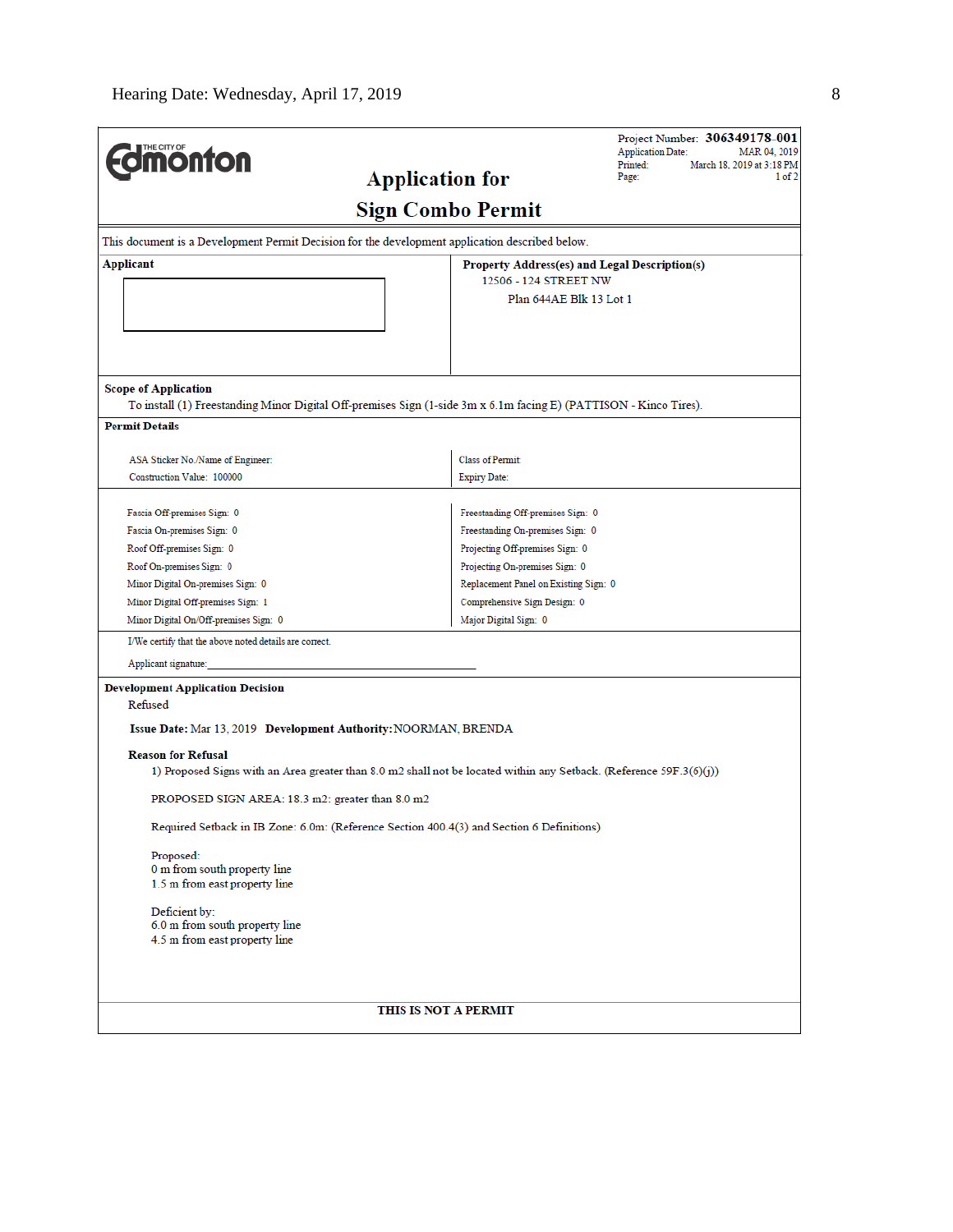| <b>Edmonton</b>         | <b>Application for</b>                                                                                                        | <b>Application Date:</b><br>Printed:<br>Page: | Project Number: 306349178-001<br>MAR 04, 2019<br>March 18, 2019 at 3:18 PM<br>$2$ of $2$ |
|-------------------------|-------------------------------------------------------------------------------------------------------------------------------|-----------------------------------------------|------------------------------------------------------------------------------------------|
|                         | <b>Sign Combo Permit</b>                                                                                                      |                                               |                                                                                          |
| <b>Rights of Appeal</b> | The Applicant has the right of appeal within 21 days after the date on which the decision is made, as outlined in Section 682 |                                               |                                                                                          |

The Applicant has the right of appeal within 21 days after the date on which the decision is made, as outlined in Section 683 through 689 of the Municipal Government Act.

| Fees                              |                   |                    |                  |                  |  |
|-----------------------------------|-------------------|--------------------|------------------|------------------|--|
|                                   | <b>Fee Amount</b> | <b>Amount Paid</b> | <b>Receipt</b> # | <b>Date Paid</b> |  |
| Sign Building Permit Fee          | \$1,057.00        | \$1,057.00         | 05688759         | Mar 05, 2019     |  |
| Safety Codes Fee                  | \$42.28           | \$42.28            | 05688759         | Mar 05, 2019     |  |
| Sign Dev Appl Fee - Digital Signs | \$458.00          | \$458.00           | 05688759         | Mar 05, 2019     |  |
| <b>Total GST Amount:</b>          | \$0.00            |                    |                  |                  |  |
| <b>Totals for Permit:</b>         | \$1,557.28        | \$1,557.28         |                  |                  |  |

#### THIS IS NOT A PERMIT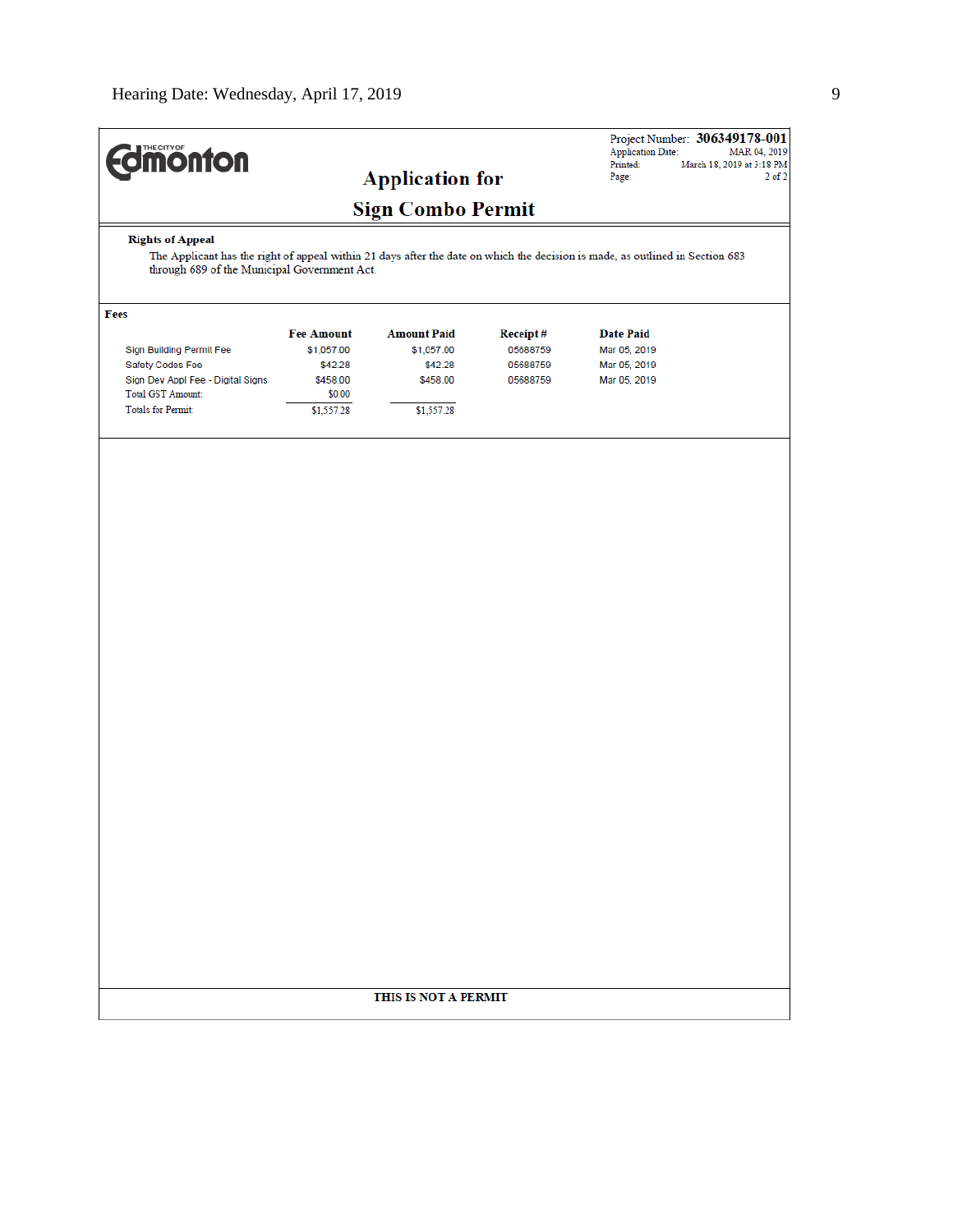

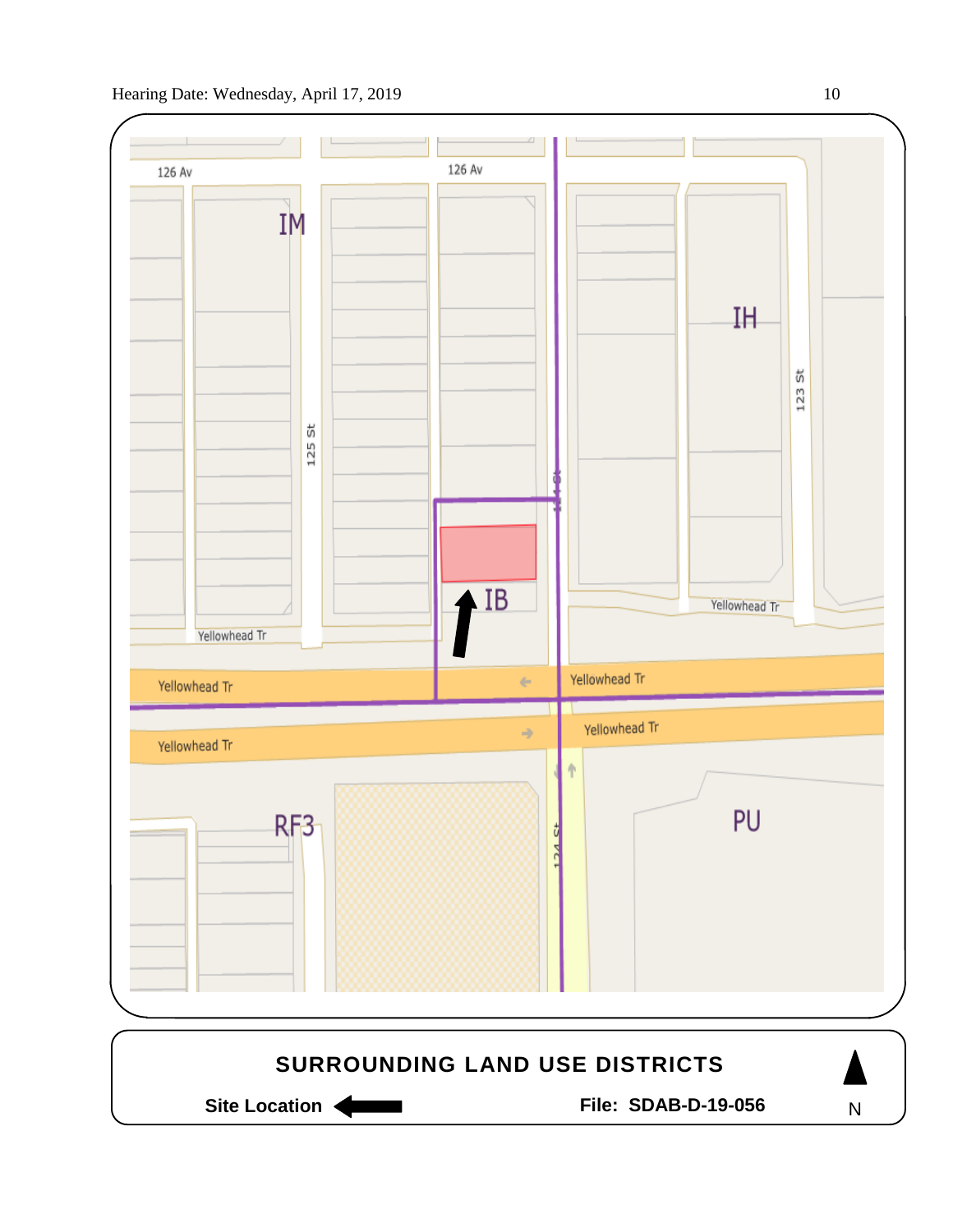# **TO BE RAISED**

**ITEM II: 11:00 A.M. FILE: SDAB-D-19-038** 

#### AN APPEAL FROM THE DECISION OF THE DEVELOPMENT OFFICER

APPELLANT:

APPLICATION NO.: 237889353-005

APPLICATION TO: Change the Use from a Convenience

DECISION OF THE DEVELOPMENT AUTHORITY: Refused

DECISION DATE: February 4, 2019

DATE OF APPEAL: February 25, 2019

MUNICIPAL DESCRIPTION OF SUBJECT PROPERTY: 11303 - 95 Street NW

LEGAL DESCRIPTION: Plan RN43 Blk 29 Lot 1

STATUTORY PLAN:  $n/a$ 

ZONE: CB1 Low Intensity Business Zone

Retail Store to Minor Alcohol Sales.

OVERLAY: Secondhand Stores and Pawn Stores Overlay (n/a)

#### *Grounds for Appeal*

The Appellant provided the following reasons for appealing the decision of the Development Authority:

I, Nahom Weldemariam, am the owner and applicant in the above noted matter.

In December of 2018, I applied for a liquor license to Alberta Gaming and Liquor Commission (AGLC), and it is been posted on AGLC website for 21 days if there is any objections from the community on the proposed development, however there was no any objections and AGLC approved it for Minor Alcohol Sales. Although Application for Development permit was submitted on Jan 16, 2019 to the city of Edmonton and the proposed development was refused because of the reason stated on section 85.1 " Any Major Alcohol Sales or Minor Alcohol sales shall not be located within 500 meters from any other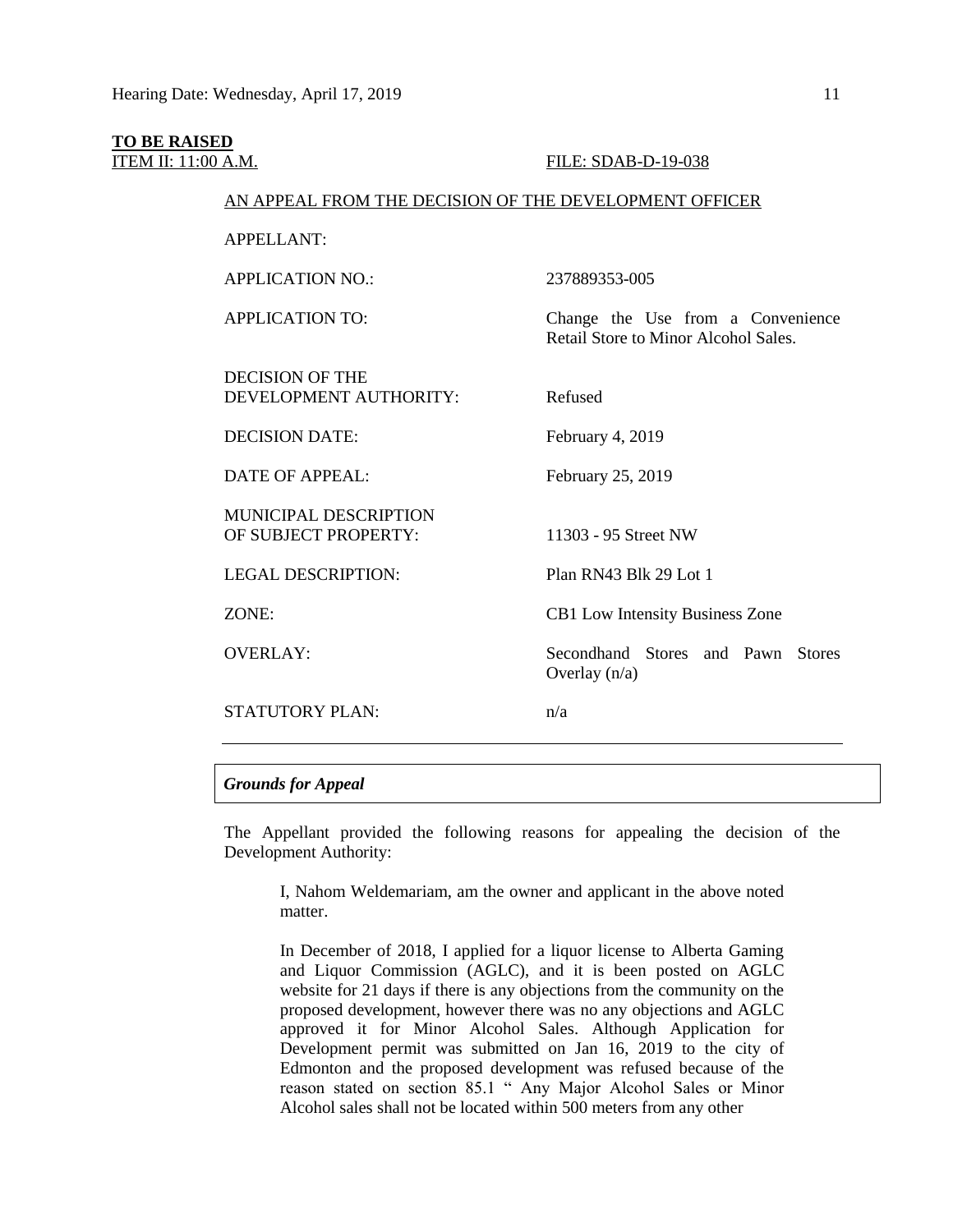Major Alcohol or Minor Alcohol Sales". somewhat further distant from the whose Permit causes our location to be offside the Regulation. Notwithstanding the obvious merit in a variance being granted to Grounds for Appeal I am required to approach the Board for assistance. Accordingly, I hereby appeal the referenced refusal on the following grounds:

- 1. It remains the case that:
	- a) The proposed development is a Permitted Use in the Low Intensity Business zone.
	- b) The site of the proposed development is outside of the boundary that is listed on section 85.
	- c) The proposed development is separated from the other liquor store by at least 3 blocks.
	- d) The proposed development cannot and will not unduly interfere with the amenities of the neighborhood, or materially interfere with or affect the use, enjoyment or value of neighboring parcels of land.
- 2. The distance between the proposed development location and the other liquor store is around 490 meters apart.
- 3. Notwithstanding subsection 85(1), a Major Alcohol Sales or Minor Alcohol Sales may be located less than 500 m from any other Major Alcohol Sales or Minor Alcohol Sales if all the following regulations are met:
	- a) The Major Alcohol Sales or Minor Alcohol Sales are located on separate Sites;
	- b) The Major Alcohol Sales or Minor Alcohol Sales are located outside the boundary shown in Appendix 1 to Section 85; and
	- c) At least one of the Major Alcohol Sales or Minor Alcohol Sales is located on a Site greater than 2.5 ha in size that is zoned CSCa, UVCa, GVC, TC-C, DC1, DC2, CSC, CB1, CB2, CHY, CO or CB3.
- 4. As noted above, the proposed development is located in a separate site than the other Liquor Store. I also reviewed the boundary referenced in Appendix 1 to Section 85, and identified that the proposed development is outside this boundary. Finally, all three Sites with alcohol sales – including the proposed Major Alcohol Sales Use – are located on Sites greater than 2.5 hectares in size, and all are zoned CB1.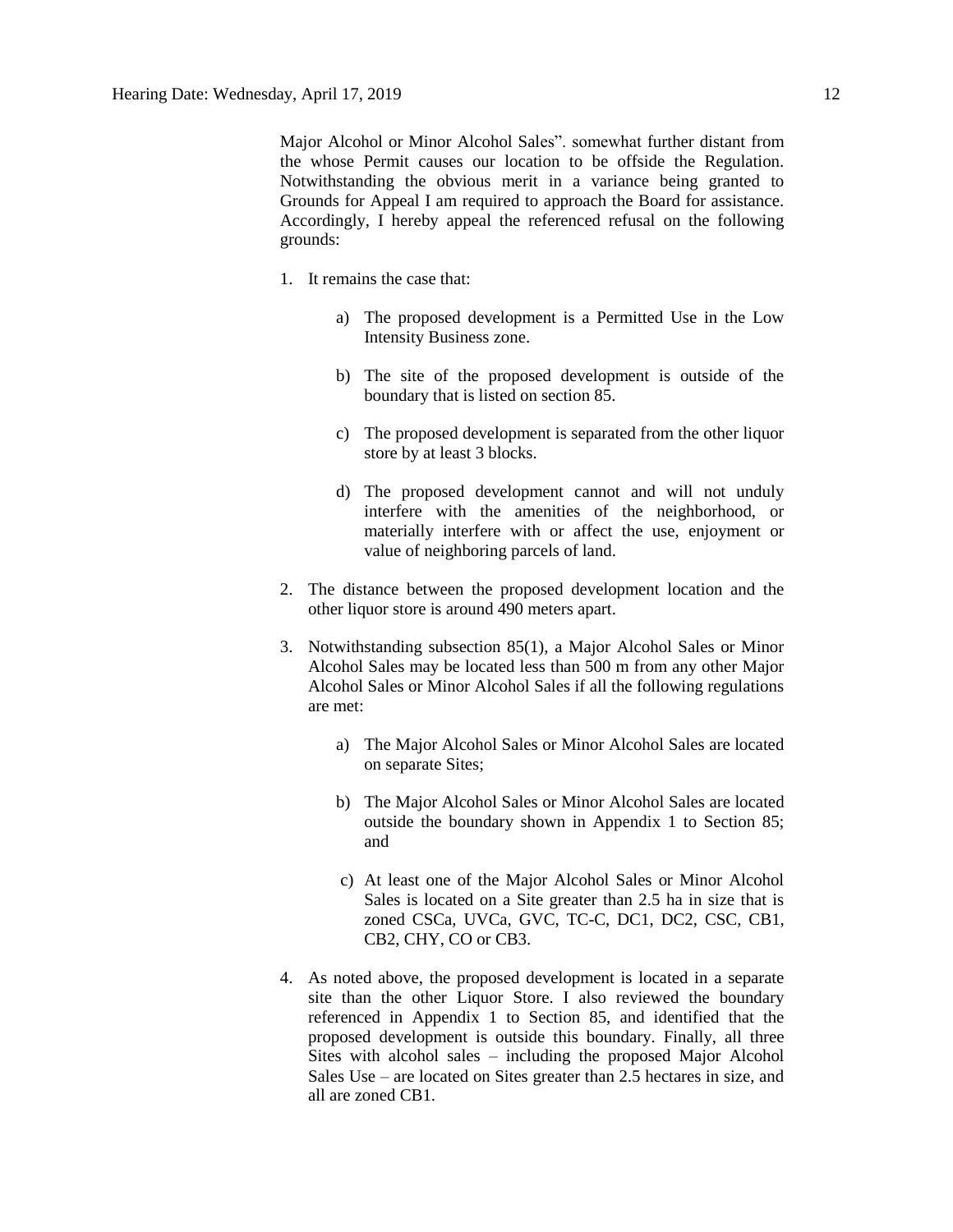- 5. As the proposed development is a Permitted Use, the only issue before this Board is whether the proposed application complies with the applicable development regulations, and if not, whether a variance to any of those regulations should be granted.
- 6. In reference the attached maps for some of liquor stores around the city, confirms that a Minor Alcohol Sales or Major Alcohol Sales facility at approximately  $200 - 300$  meters apart from each other.
- 7. Such further and other reasons as may be presented at the hearing of this appeal.

#### *General Matters*

**The Subdivision and Development Appeal Board made and passed the following motion on March 20, 2019:** 

**"That the appeal hearing be scheduled for April 17, 2019, to allow the Appellant to be represented by legal counsel".**

#### **Appeal Information:**

The *Municipal Government Act*, RSA 2000, c M-26 states the following:

#### **Grounds for Appeal**

**685(1)** If a development authority

- (a) fails or refuses to issue a development permit to a person,
- (b) issues a development permit subject to conditions, or
- (c) issues an order under section 645,

the person applying for the permit or affected by the order under section 645 may appeal to the subdivision and development appeal board.

#### **Appeals**

**686(1)** A development appeal to a subdivision and development appeal board is commenced by filing a notice of the appeal, containing reasons, with the board,

- (a) in the case of an appeal made by a person referred to in section 685(1)
	- (i) with respect to an application for a development permit,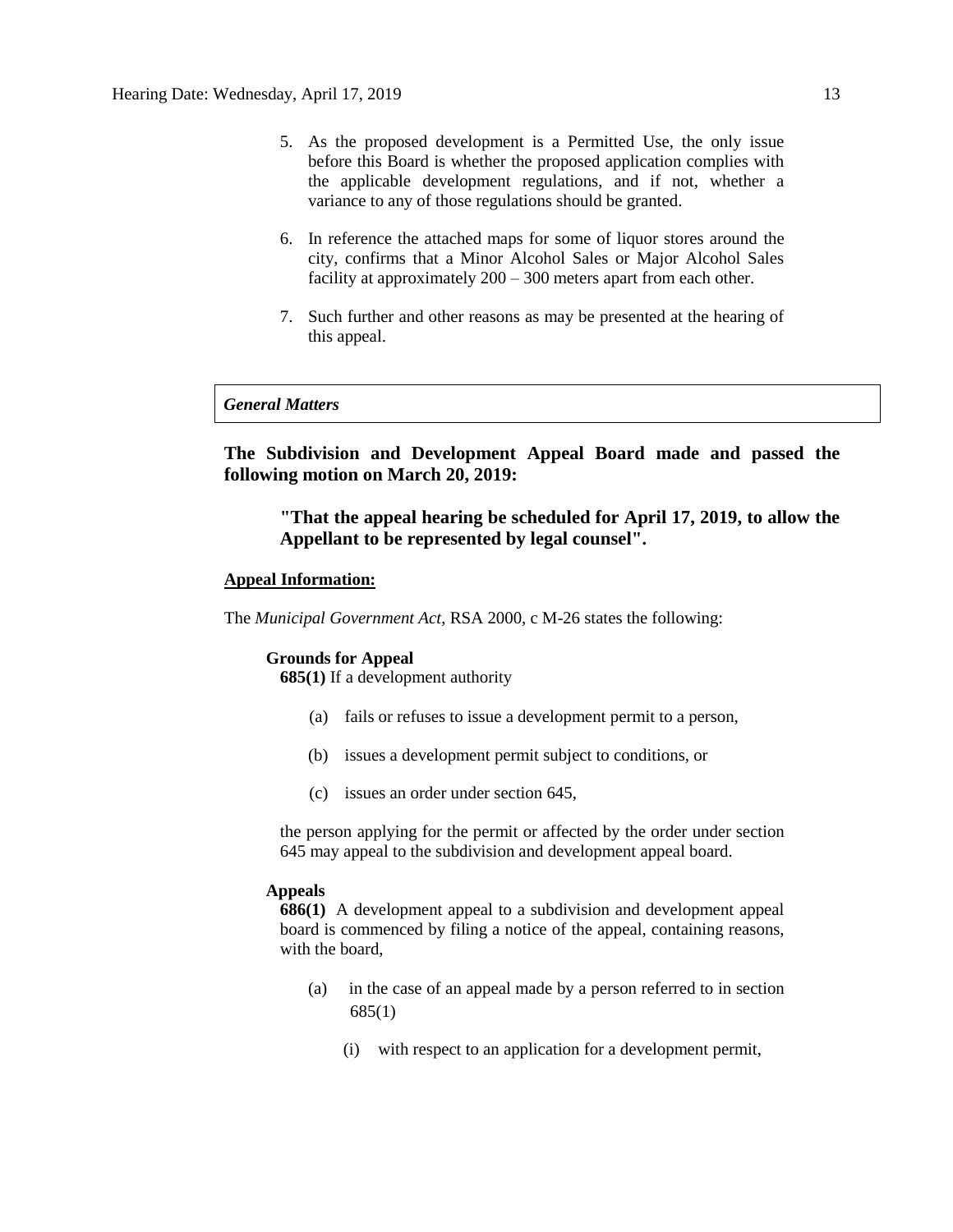(A) within 21 days after the date on which the written decision is given under section 642, […]

#### **Hearing and Decision**

**687(3)** In determining an appeal, the subdivision and development appeal board

…

- (a.1) must comply with the land use policies;
- (a.2) subject to section 638, must comply with any applicable statutory plans;
- (a.3) subject to clauses (a.4) and (d), must comply with any land use bylaw in effect;
- (a.4) must comply with the applicable requirements of the regulations under the Gaming, Liquor and Cannabis Act respecting the location of premises described in a cannabis licence and distances between those premises and other premises;
	- …
	- (c) may confirm, revoke or vary the order, decision or development permit or any condition attached to any of them or make or substitute an order, decision or permit of its own;
	- (d) may make an order or decision or issue or confirm the issue of a development permit even though the proposed development does not comply with the land use bylaw if, in its opinion,
		- (i) the proposed development would not
			- (A) unduly interfere with the amenities of the neighbourhood, or
			- (B) materially interfere with or affect the use, enjoyment or value of neighbouring parcels of land,

and

(ii) the proposed development conforms with the use prescribed for that land or building in the land use bylaw.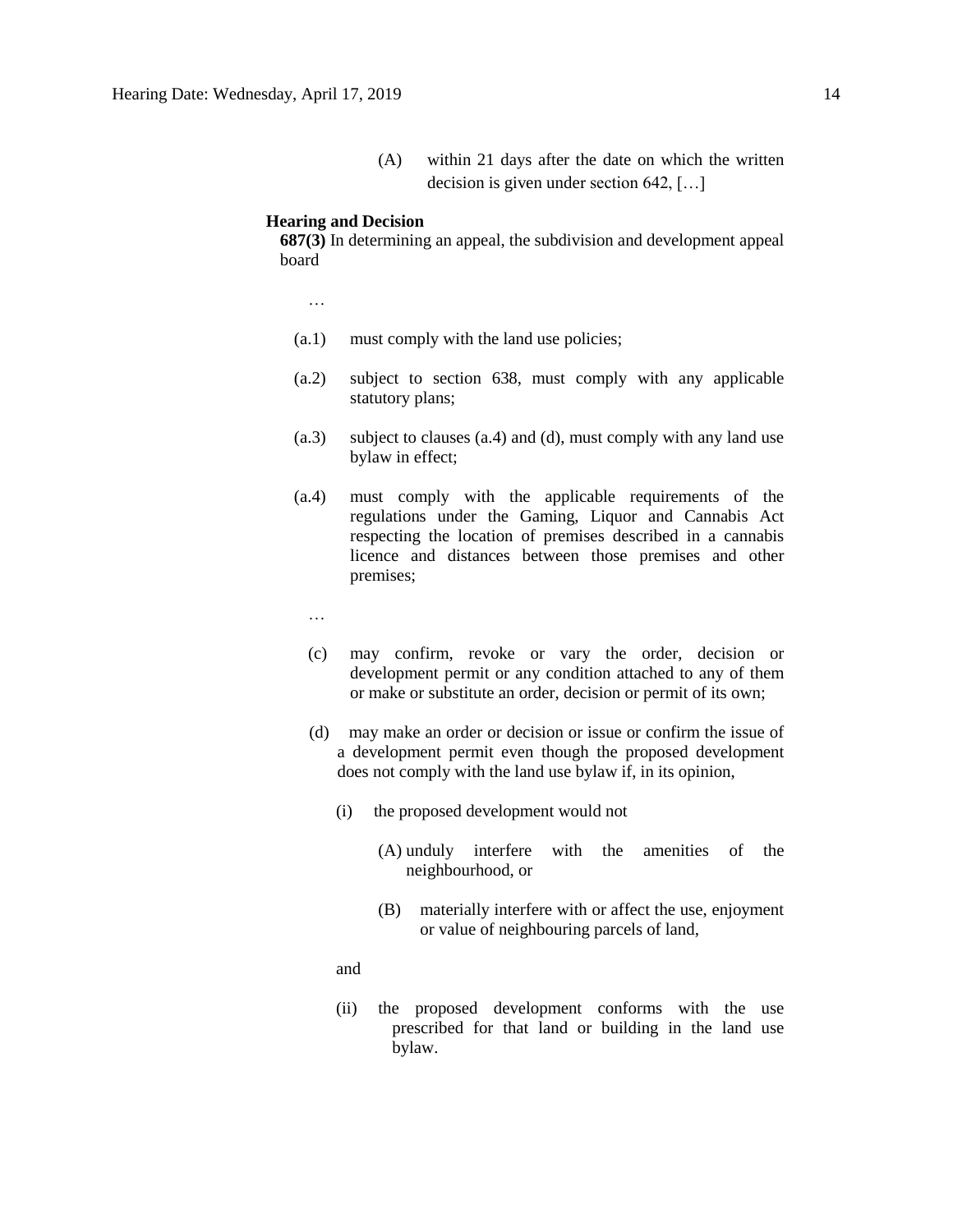#### **General Provisions from the** *Edmonton Zoning Bylaw:*

Under section 330.3(21), **Minor Alcohol Sales** is a **Discretionary Use** in the **CB1 Low Intensity Business Zone.**

Section 330.1 states that the **General Purpose** of **CB1 Low Intensity Business Zone** is:

to provide for low intensity commercial, office and service uses located along arterial roadways that border residential areas. Development shall be sensitive and in scale with existing development along the commercial street and any surrounding residential neighbourhood.

Under section 7.4(34), **Minor Alcohol Sales** is defined as "development used for the retail sale of any and all types of alcoholic beverages to the public. This Use may include retail sales of related products such as soft drinks and snack foods. The maximum Floor Area for this Use shall be no more than 275 m2 per individual business premises."

*Separation Distance from Other Alcohol Sales*

Section 85(1) states: "Any Major Alcohol Sales or Minor Alcohol Sales shall not be located less than 500 metres from any other Major Alcohol Sales or Minor Alcohol Sales."

#### **Development Officer's Determination**

The proposed location of the Minor Alcohol Sales is located within 500 m from an existing approved Minor Alcohol Sales location.

The proposed location does not meet the criteria outlined in Section 85 to allow a variance to this regulation.

#### Notice to Applicant/Appellant

Provincial legislation requires that the Subdivision and Development Appeal Board issue its official decision in writing within fifteen days of the conclusion of the hearing.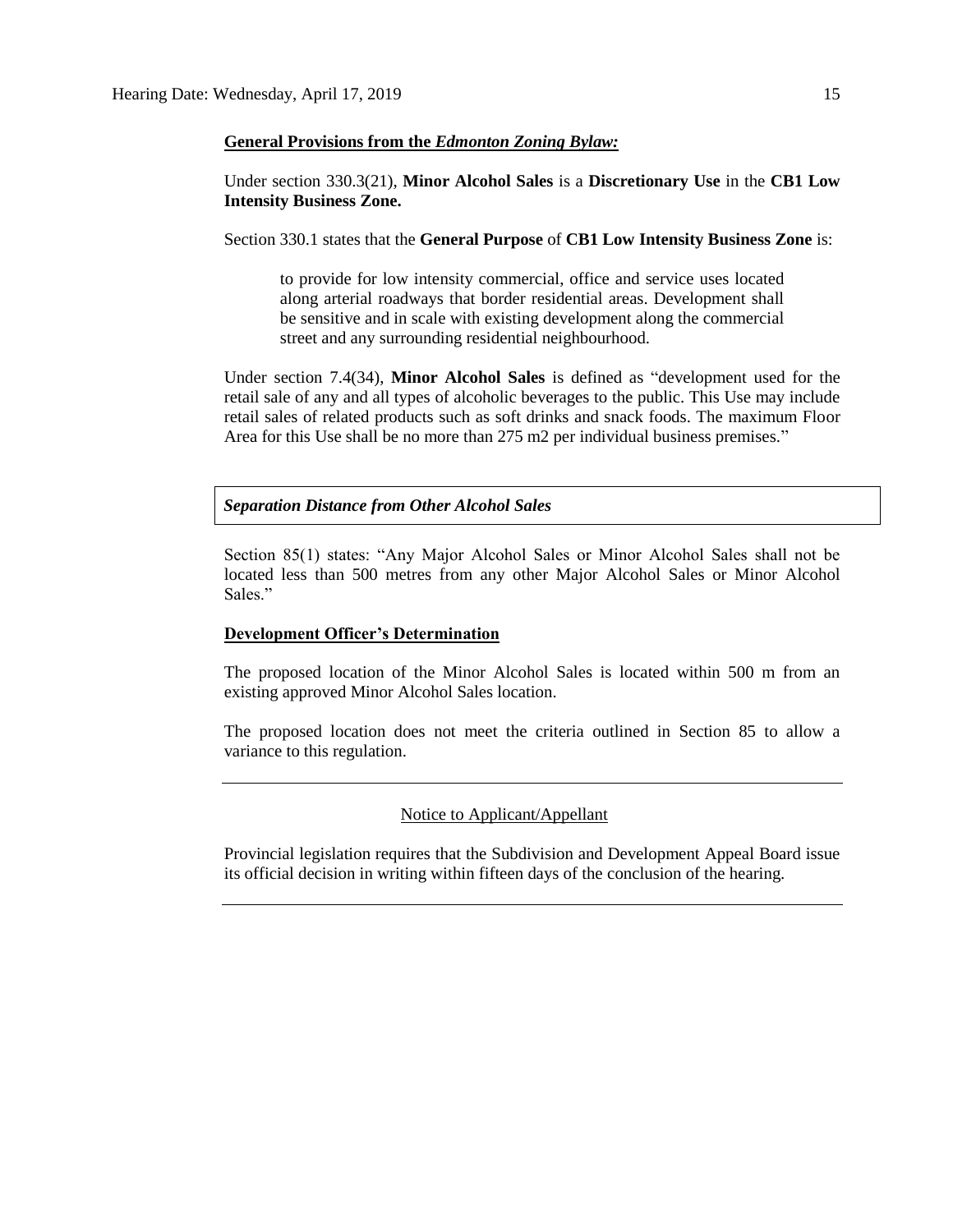| <b><i><u><u><b>M</b>onton</u></u></i></b>                                                                                                                                                                                                                                                            |                    | <b>Application for</b>          |                                       | Project Number: 237889353-005<br><b>Application Date:</b><br>February 4, 2019 at 10:53 AM<br>Printed:<br>Page:                                                                                                                                                      | JAN 16, 2019<br>$1$ of $1$ |
|------------------------------------------------------------------------------------------------------------------------------------------------------------------------------------------------------------------------------------------------------------------------------------------------------|--------------------|---------------------------------|---------------------------------------|---------------------------------------------------------------------------------------------------------------------------------------------------------------------------------------------------------------------------------------------------------------------|----------------------------|
|                                                                                                                                                                                                                                                                                                      |                    | <b>Major Development Permit</b> |                                       |                                                                                                                                                                                                                                                                     |                            |
| This document is a Development Permit Decision for the development application described below.                                                                                                                                                                                                      |                    |                                 |                                       |                                                                                                                                                                                                                                                                     |                            |
| Applicant                                                                                                                                                                                                                                                                                            |                    |                                 |                                       | Property Address(es) and Legal Description(s)                                                                                                                                                                                                                       |                            |
|                                                                                                                                                                                                                                                                                                      |                    |                                 | 11303 - 95 STREET NW                  |                                                                                                                                                                                                                                                                     |                            |
|                                                                                                                                                                                                                                                                                                      |                    |                                 | Plan RN43 Blk 29 Lot 1                |                                                                                                                                                                                                                                                                     |                            |
|                                                                                                                                                                                                                                                                                                      |                    |                                 | <b>Specific Address(es)</b>           |                                                                                                                                                                                                                                                                     |                            |
|                                                                                                                                                                                                                                                                                                      |                    | Suite:                          | 1, 11305 - 95 STREET NW               |                                                                                                                                                                                                                                                                     |                            |
|                                                                                                                                                                                                                                                                                                      |                    |                                 | Entryway: 11303 - 95 STREET NW        |                                                                                                                                                                                                                                                                     |                            |
| <b>Scope of Application</b>                                                                                                                                                                                                                                                                          |                    |                                 |                                       |                                                                                                                                                                                                                                                                     |                            |
| To change the Use from a Convenience Retail Store to Minor Alcohol Sales.                                                                                                                                                                                                                            |                    |                                 |                                       |                                                                                                                                                                                                                                                                     |                            |
| <b>Permit Details</b>                                                                                                                                                                                                                                                                                |                    |                                 |                                       |                                                                                                                                                                                                                                                                     |                            |
| Class of Permit: Class B                                                                                                                                                                                                                                                                             |                    |                                 | <b>Contact Person:</b>                |                                                                                                                                                                                                                                                                     |                            |
| Gross Floor Area (sq.m.):                                                                                                                                                                                                                                                                            |                    |                                 | Lot Grading Needed?: N                |                                                                                                                                                                                                                                                                     |                            |
| New Sewer Service Required: N                                                                                                                                                                                                                                                                        |                    |                                 | NumberOfMainFloorDwellings:           |                                                                                                                                                                                                                                                                     |                            |
| Site Area (sq. m.): 352.66                                                                                                                                                                                                                                                                           |                    |                                 | Stat. Plan Overlay/Annex Area: (none) |                                                                                                                                                                                                                                                                     |                            |
| I/We certify that the above noted details are correct.                                                                                                                                                                                                                                               |                    |                                 |                                       |                                                                                                                                                                                                                                                                     |                            |
| Applicant signature:                                                                                                                                                                                                                                                                                 |                    |                                 |                                       |                                                                                                                                                                                                                                                                     |                            |
| <b>Development Application Decision</b><br>Refused<br>Issue Date: Feb 04, 2019 Development Authority: KIM, JENNIFER<br><b>Reason for Refusal</b><br>Sales or Minor Alcohol Sales.<br>The proposed location does not meet the criteria outlined in Section 85 to allow a variance to this regulation. |                    |                                 |                                       | Section 85.1 - Any Major Alcohol Sales or Minor Alcohol Sales shall not be located less than 500 m from any other Major Alcohol<br>The proposed location of the Minor Alcohol Sales is located within 500 m from an existing approved Minor Alcohol Sales location. |                            |
| <b>Rights of Appeal</b><br>through 689 of the Municipal Government Act.                                                                                                                                                                                                                              |                    |                                 |                                       | The Applicant has the right of appeal within 21 days after the date on which the decision is made, as outlined in Section 683                                                                                                                                       |                            |
| Fees                                                                                                                                                                                                                                                                                                 |                    |                                 |                                       |                                                                                                                                                                                                                                                                     |                            |
|                                                                                                                                                                                                                                                                                                      | <b>Fee Amount</b>  | <b>Amount Paid</b>              | Receipt#                              | <b>Date Paid</b>                                                                                                                                                                                                                                                    |                            |
| Major Dev. Application Fee                                                                                                                                                                                                                                                                           | \$518.00<br>\$0.00 | \$518.00                        | 05594816                              | Jan 16, 2019                                                                                                                                                                                                                                                        |                            |
| <b>Total GST Amount:</b><br><b>Totals for Permit:</b>                                                                                                                                                                                                                                                | \$518.00           | \$518.00                        |                                       |                                                                                                                                                                                                                                                                     |                            |
|                                                                                                                                                                                                                                                                                                      |                    |                                 |                                       |                                                                                                                                                                                                                                                                     |                            |
|                                                                                                                                                                                                                                                                                                      |                    | THIS IS NOT A PERMIT            |                                       |                                                                                                                                                                                                                                                                     |                            |